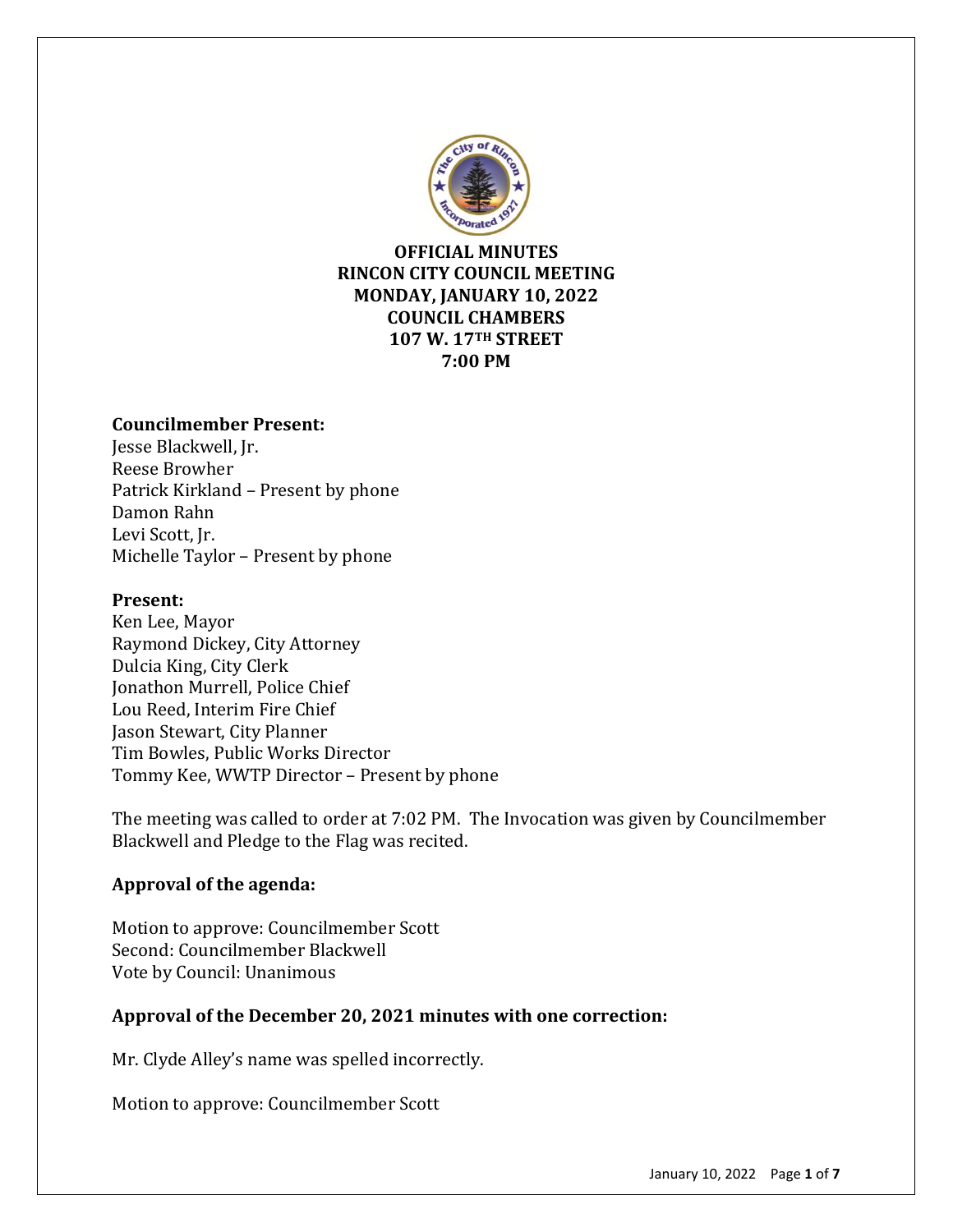Second: Councilmember Rahn Vote by Council: Unanimous

## **Public Hearing #1:**

*Turn meeting over to public hearing officer, Raymond Dickey:*

Open public hearing: 7:06 PM

**Public Hearing on a petition filed by Stop 'N Store requesting a Conditional Use Permit for 3 parcels located on 0 Ft. Howard Rd to procure use of property as a selfstorage facility. The property is zoned GC (General Commercial); the parcels are owned by Jerry McNair. (Map and Parcel # R2570018 at 0.92 acres, R2570019 at .92 acres, and R2570020 @ 6.18 acres)**

Public input: Attorney Dickey asked was the property marked, advertised in the legal organ and property owners notified, yes. Attorney Dickey asked Mr. Stewart was this approved by the Planning and Zoning Board, he said yes with conditions. Attorney Dickey said the City Manager, John Klimm, who was out due to illness, recommend tabling until the conditions are looked at by the City. Jay Maupin. Maupin Engineering, representing owner said they did have approval by the Planning and Zoning Board, they meet the overlay district requirements, and the sight line will be directed inward. This will be a climate control storage, inward facing and self-contained.

Close public hearing: 7:11PM

*Turn the meeting back over to Mayor Lee.*

**Vote on a request filed by Stop 'N Store requesting a Conditional Use Permit for 3 parcels located on 0 Ft. Howard Rd to procure use of property as a self-storage facility. The property is zoned GC (General Commercial); the parcels are owned by Jerry McNair. (Map and Parcel # R2570018 at 0.92 acres, R2570019 at .92 acres, and R2570020 @ 6.18 acres)**

Motion to table until next council meeting: Councilmember Scott Second: Councilmember Blackwell Vote by Council: Unanimous

### **Public Hearing #2:**

*Turn meeting over to public hearing officer, Raymond Dickey:*

Open public hearing: 7:13 PM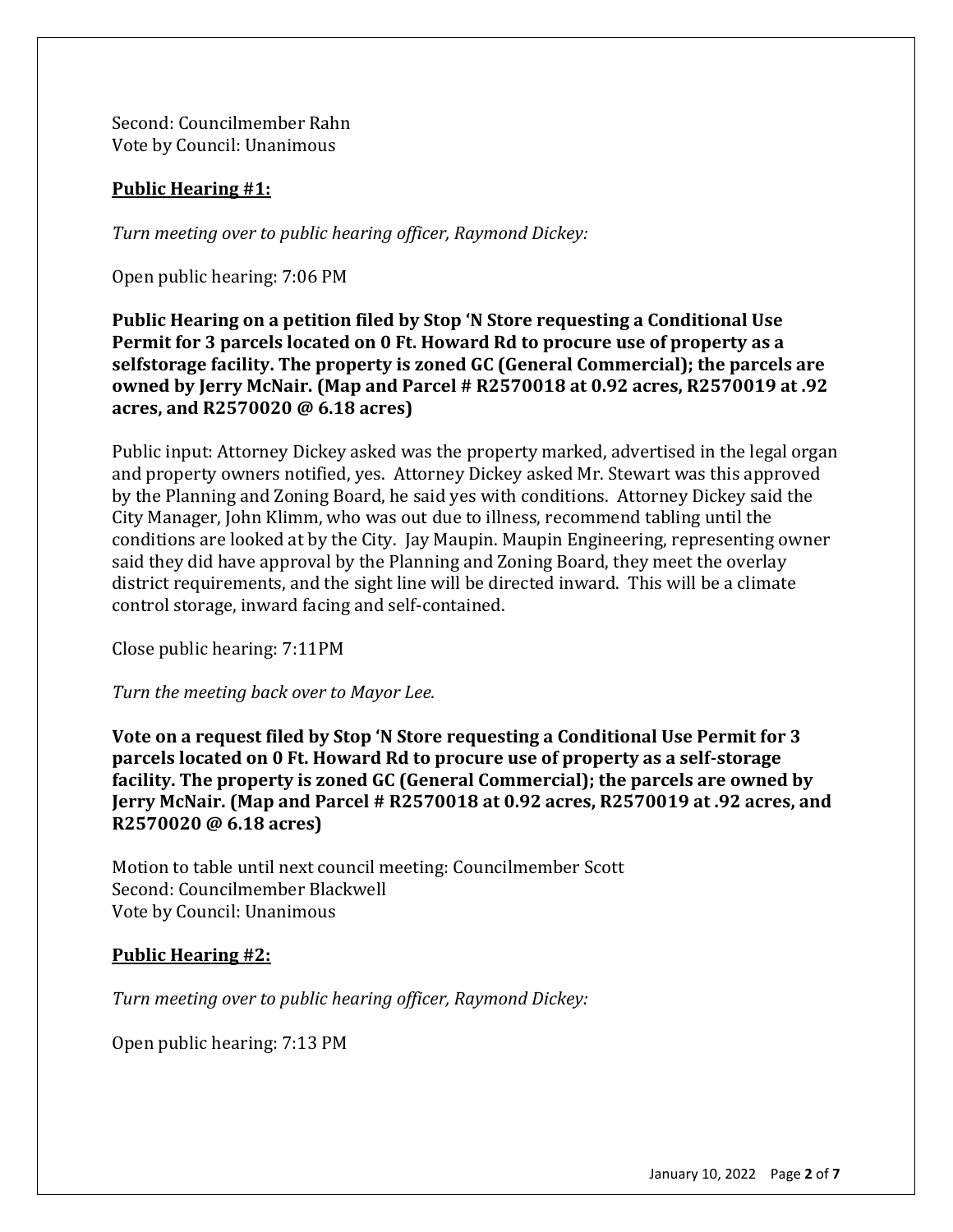**Public Hearing on a petition filed by Greenland Developers requesting a Zoning Map Amendment for a 1,016.856 acre parcel located on 0 Hwy 21 to amend the zoning from PUD (Planned Unit Development) to LN (Limited Industrial); the parcel is owned by Greenland Developers Inc. (Map and Parcel # R2610001)**

Public input: Attorney Dickey asked was this advertised in the legal organ, property marked and required residents notified, yes. The Planning and Zoning Board recommended approval. Chad Zittrouer with Kern and Company was present. Mr. Zittrouer said this is part of a bigger property. In June 2019 78 acres was rezoned, in June 2020 293 acre was annexed and rezoned. They have completed the DRI application this property is shown as industrial in the City of Rincon comprehensive plan, this will fit into the adjacent properties. Attorney Dickey recommended tabling the vote in order to discuss a development agreement for water sewer, buffer zones around residential properties and other things.

Michael Rahn Sr. 3500 Highway 21 said he has concerns with the buffer around his property. He has no opposition of the project just concerns about the buffer and he has talked to the property owners about this.

Close public hearing: 7:19 PM

*Turn the meeting back over to Mayor Lee.*

**Vote on the first reading of a petition filed by Greenland Developers requesting a Zoning Map Amendment for a 1,016.856 acre parcel located on 0 Hwy 21 to amend the zoning from PUD (Planned Unit Development) to LN (Limited Industrial); the parcel is owned by Greenland Developers Inc.. (Map and Parcel # R2610001)**

Motion to table until next meeting: Councilmember Browher Second: Councilmember Scott Vote by Council: Unanimous

## **Public Hearing #3:**

*Turn meeting over to public hearing officer, Raymond Dickey:* Open public hearing: 7:20 PM

**Public Hearing on petition filed by Chiragkumar Patel requesting a Zoning Map Amendment for a 4.46 acre parcel located at 0 Fort Howard Road to amend the zoning from R1 to GC (General Commercial); the property is owned by Kenneth P Rule. (Map and Parcel # 04750061A00)**

Public input: Attorney Dickey the owners want this rezoned for convenience store off of the roundabout. There will be an entrance on both sides which will be an entrance way to the 67 acres. Attorney Dickey asked was the property marked, ad placed in the legal organ and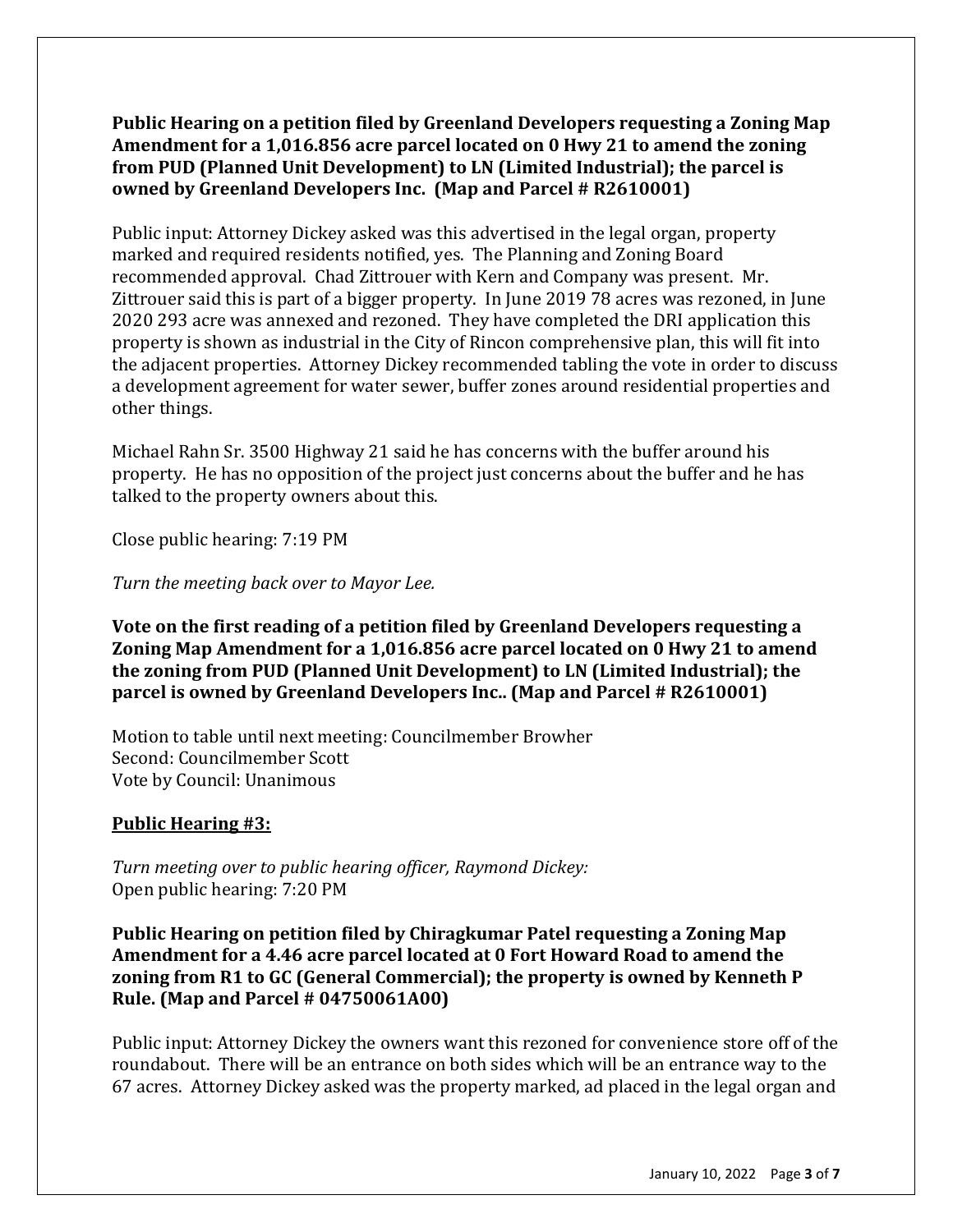required property owners notified, yes. Mr. Stewart said the Planning and Zoning Board did not make a recommendation.

Dianna Williams, 1494 Fort Howard Road said he main concern is it changing the layout of what that end of Fort Howard Road looks like. She had questions about the size of the homes. Attorney Dickey said this is about the zoning we have not gotten to that point yet. Chiragkumar Patel was present by phone. He said he is trying to get a convenience store, gas station and a mini family entertainment center on this property. He does not have any site plans for the property yet. Ms. Williams said she does not think this is conducive to the area. They have subdivisions around there and now they are going to have games. Attorney Dickey had to explain that this was part of annexation.

Mr. Stewart reminded Council that they did pass the Fort Howard Road Overlay, so there are additional protections for certain uses.

Bryan Skinner, 1492 Fort Howard Road, said he is going to be surrounded by nine houses and he did not buy his property to be surrounded by nine houses. Mr. Stewart said how it is currently zoned with the County, the County's R1 is similar to our R4.

Close public hearing: 7:34 PM

*Turn the meeting back over to Mayor Lee.*

**Vote on the first reading of a petition filed by Chiragkumar Patel requesting a Zoning Map Amendment for a 4.46 acre parcel located at 0 Fort Howard Road to amend the zoning from R1 to GC (General Commercial); the property is owned by Kenneth P Rule. (Map and Parcel # 04750061A00)**

Motion to approve: Councilmember Scott Second: Councilmember Rahn Vote by Council: Kirkland Abstained, 4 approvals, Councilmember Taylor did not vote

## **Public Hearing #4:**

*Turn meeting over to public hearing officer, Raymond Dickey:*

Open public hearing: 7:36 PM

**Public Hearing on petition filed by Chiragkumar Patel requesting a Zoning Map Amendment for a 67.95 acre parcel located at 1360 Fort Howard Road to amend the zoning from R1 to R4 (Residential); the property is owned by Kenneth P Rule. (Map and Parcel # 04750061)**

Public input: This petition was *not* filed by Chiragkumar Patel. Attorney Dickey asked was a sign posted, ad ran in the legal organ and required property owners notified, yes. Mr. Stewart said the Planning and Zoning did not make a recommendation because it is an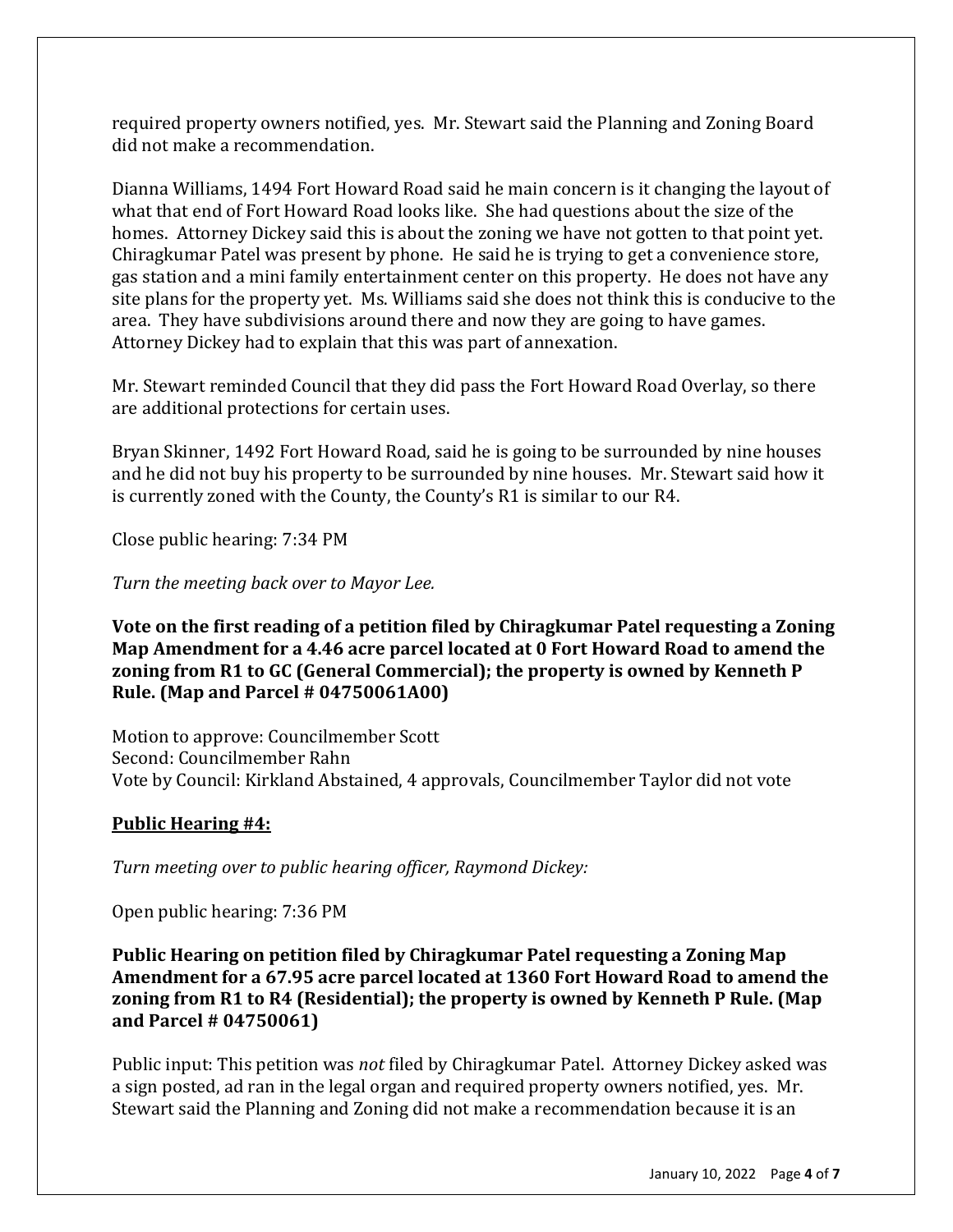annexation. Diana Williams said her only concern is the dimension of the homes that will be there. She said unfortunately when you get these starter homes people do not keep up their properties like they should. She would like to see the home size change. Attorney Dickey said that is not here tonight this is just a concept plan.

Mariam McClellan, 1496 Fort Howard had questions about the ownership of the project.

JC Helmy with EMC Engineering, on behalf of the owner and working with Charles Way on this project said the project is already zoned R1 in the County and R4 is similar to that.

Close public hearing: 7:43 PM

*Turn the meeting back over to Mayor Lee.*

**Vote on the first reading of a petition filed by Chiragkumar Patel requesting a Zoning Map Amendment for a 67.95 acre parcel located at 1360 Fort Howard Road to amend the zoning from R1 to R4 (Residential); property is owned by Kenneth P Rule. (Map and Parcel # 04750061)**

Motion to approve: Councilmember Browher Second: Councilmember Scott

Councilmember Taylor was back on the phone.

Vote by Council: 5 yes votes, Councilmember Kirkland abstained

Mayor Lee said the R4 is really about the size of the lot. Council has a lot of request for R6 and R8, most of the time R4 is a reasonable option. Council is not trying to look at R6 and R8 unless it fits. Councilmember Browher can Planning and Zoning provide a copy of the Fort Howard Overlay to the residents. Mr. Stewart said yes.

### **New Business:**

**1. Vote on a request filed by BKB Properties, LLC requesting approval for a Recombination of a 1.64 acre parcel located at 0 Magnolia Drive, with 0.42 acres being split from a 0.92 acre parcel located at 290 S Columbia Avenue. Making the parcel 1.64 acre parcel 2.06 aces and the parcel that is 0.92 acres will be 0.50 acres. Both properties are owned by BKB Properties, LLC. (Map and Parcel # R2090006 & R2090006E00)**

Mr. Stewart said the applicant is pushing the property line up towards Highway 21. The Planning and Zoning Board recommended approval. Councilmember Blackwell asked did we know what the plans are, Mr. Stewart said no. Both properties are zoned commercial and there was talk about doing townhomes at one time. Keith Woods owner of the property said what they would like to do is move the property line to give him stbacks that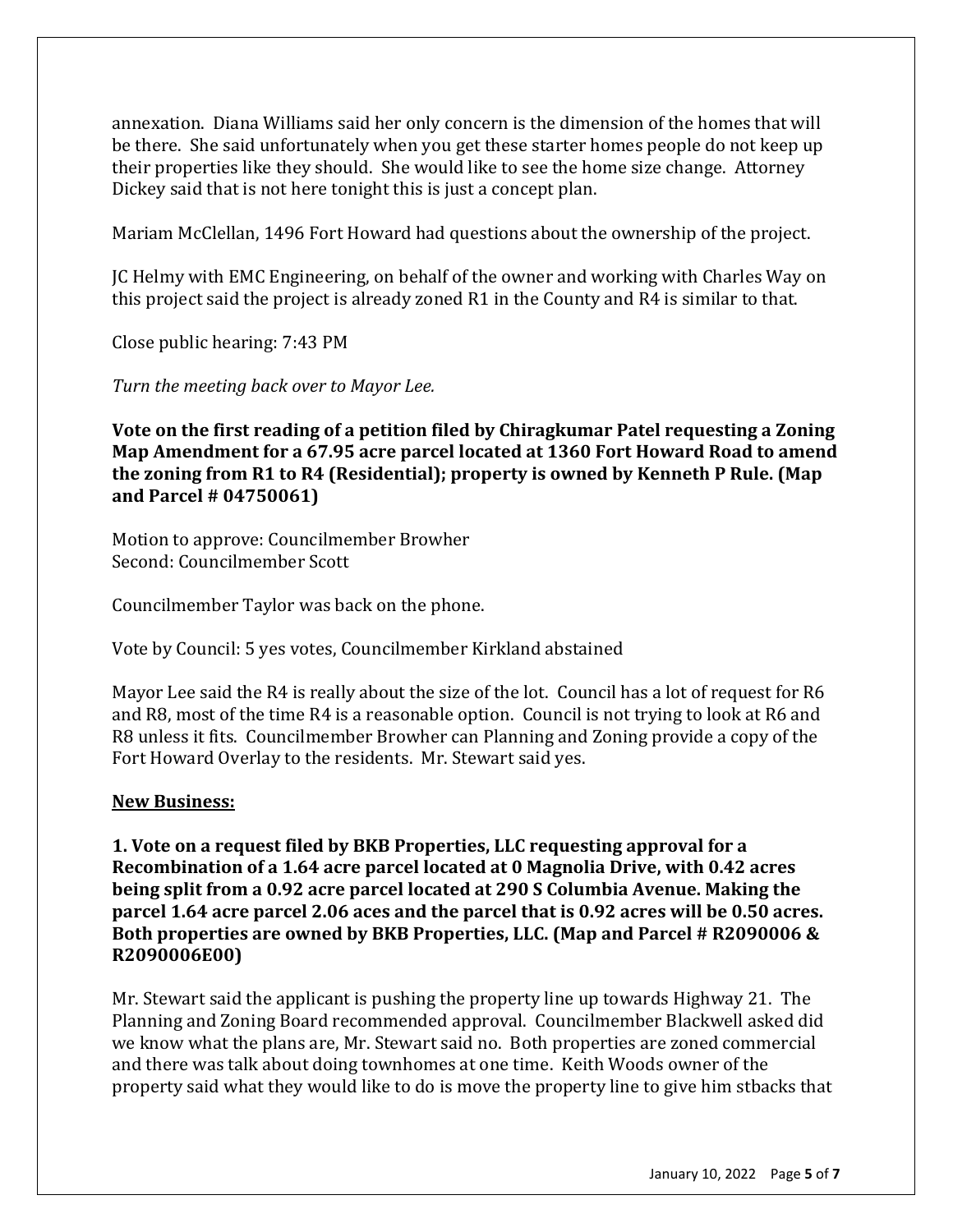he needs for the stone house already on the property. Councilmember Taylor asked is it already zoned commercial, yes.

Motion to approve: Councilmember Rahn Second: Councilmember Scott Vote by Council: 5 yes votes, Councilmember Taylor abstained

## **2. Request approval to pay Coastal Comfort Systems LLC for repair to the WWTP air conditioning unit in the amount of \$9,986.00. LI #506.4335.522217**

Tommy Kee was present by phone. He said the main building has had trouble with the system and they had to replace the coils in the air handler. Councilmember Taylor asked what would a new unit cost, Mr. Kee said about \$20,000.00, this is a big chunk of a new unit.

Motion to approve: Councilmember Taylor Second: Councilmember Scott Vote by Council: Unanimous

# **3. Appointment of the Mayor Pro Tem for 2022.**

Councilmember Scott made a motion to appoint Reese Browher as Mayor Pro Tem for 2022.

Motion to approve: Councilmember Scott Second: Councilmember Rahn Vote by Council: Unanimous

## **4. Administrative Reports:**

**City Manager** – Mayor Lee said when we met last we had discussion about the RFP on Bistro, Mr. Klimm had a meeting with the representative and they are very open about the changes Council wanted to see. He and Mr. Klimm met with Chris Holland of Holland, Bromley Barnhill & Brett about finance last Tuesday and they voiced some of our concerns, Mr. Klimm feels like we are in a good place on working that out.

**Chief of Police** – Chief Murrell said this morning there was a burglary at Lost Plantation Clubhouse. The teen was taken into custody and Juvenile Justice turned him over to the parents and he went back to the clubhouse and tried to break in again but did not get entry.

**Fire Department** – Chief Reed informed Council that he created a public Face book page for the Fire Department. They posted the job opens on the site as well as volunteer needs and they picked up two volunteers and five applications. They are scheduled to work with Effingham County Schools at their career day, hopefully they will pick up more volunteers. Mayor Lee asked about the 30, 60, 90 plan, Chief said he will get a copy to Council.